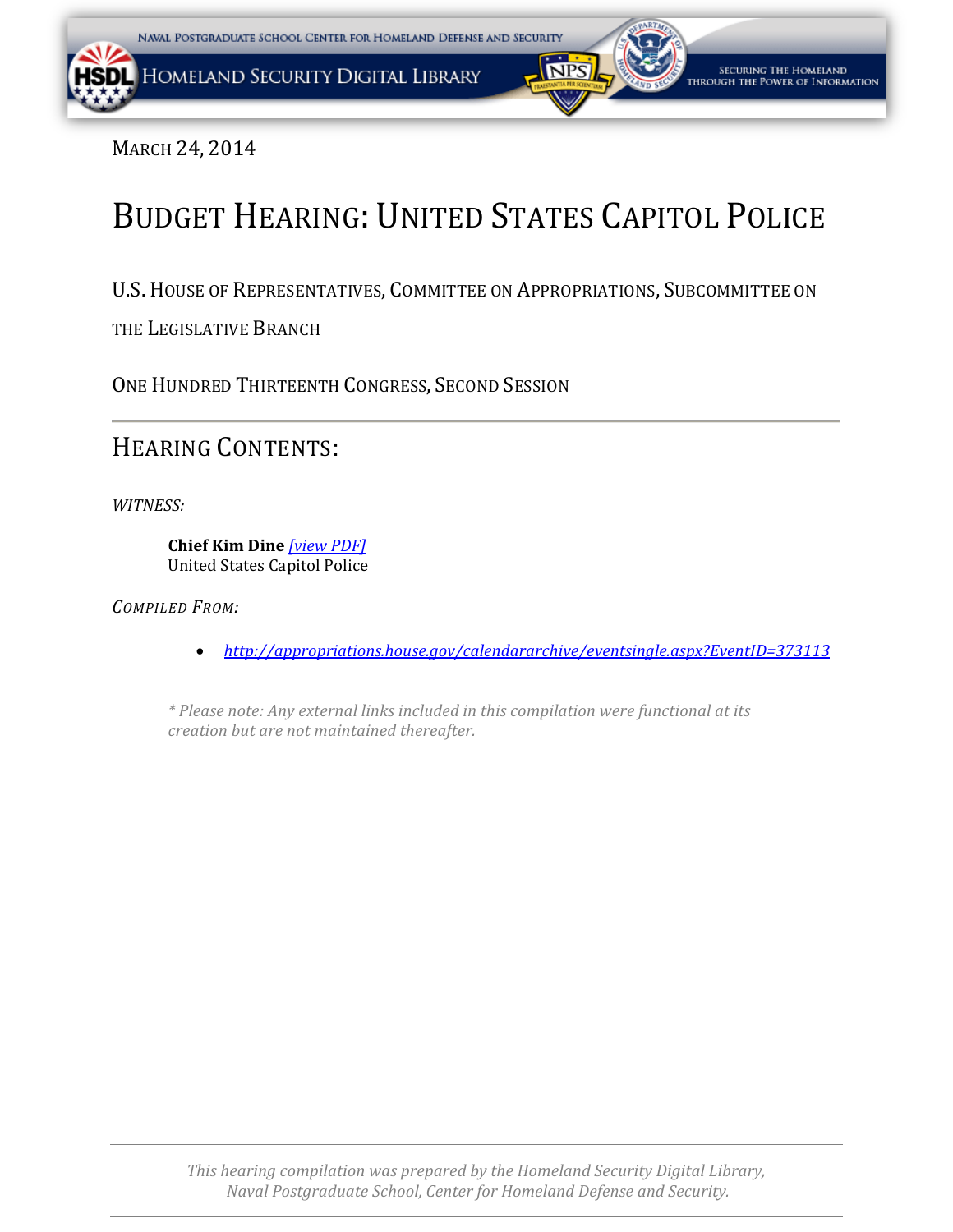## <span id="page-1-0"></span>**Testimony of Kim C. Dine Chief of Police, United States Capitol Police Before The United States House of Representatives Committee on Appropriations Subcommittee on Legislative Branch**

## March 24, 2014

Chairman Cole, Ranking Member Wasserman Shultz and Members of the Committee, I am honored to be here today, and I appreciate the opportunity to present the United States Capitol Police budget request for fiscal year 2015. I am joined here today by Assistant Chief Daniel Malloy, our Chief of Operations, and Mr. Richard Braddock, our Chief Administrative Officer, as well as some of the members of my Executive Management Team and our Inspector General.

At the outset, we at the Capitol Police are proud of the role we play in enabling a safe environment on Capitol grounds for the people of this great country. As the persistent threats to safety and security continuously evolve, we must adapt and evolve as well to effectively address them and maintain our readiness to mitigate threats and tactics of groups trying to do the Capitol Complex harm. We strive to accomplish that through collaborating with all stakeholders and other federal partners, employing robust and timely capabilities, and maintaining world-class readiness.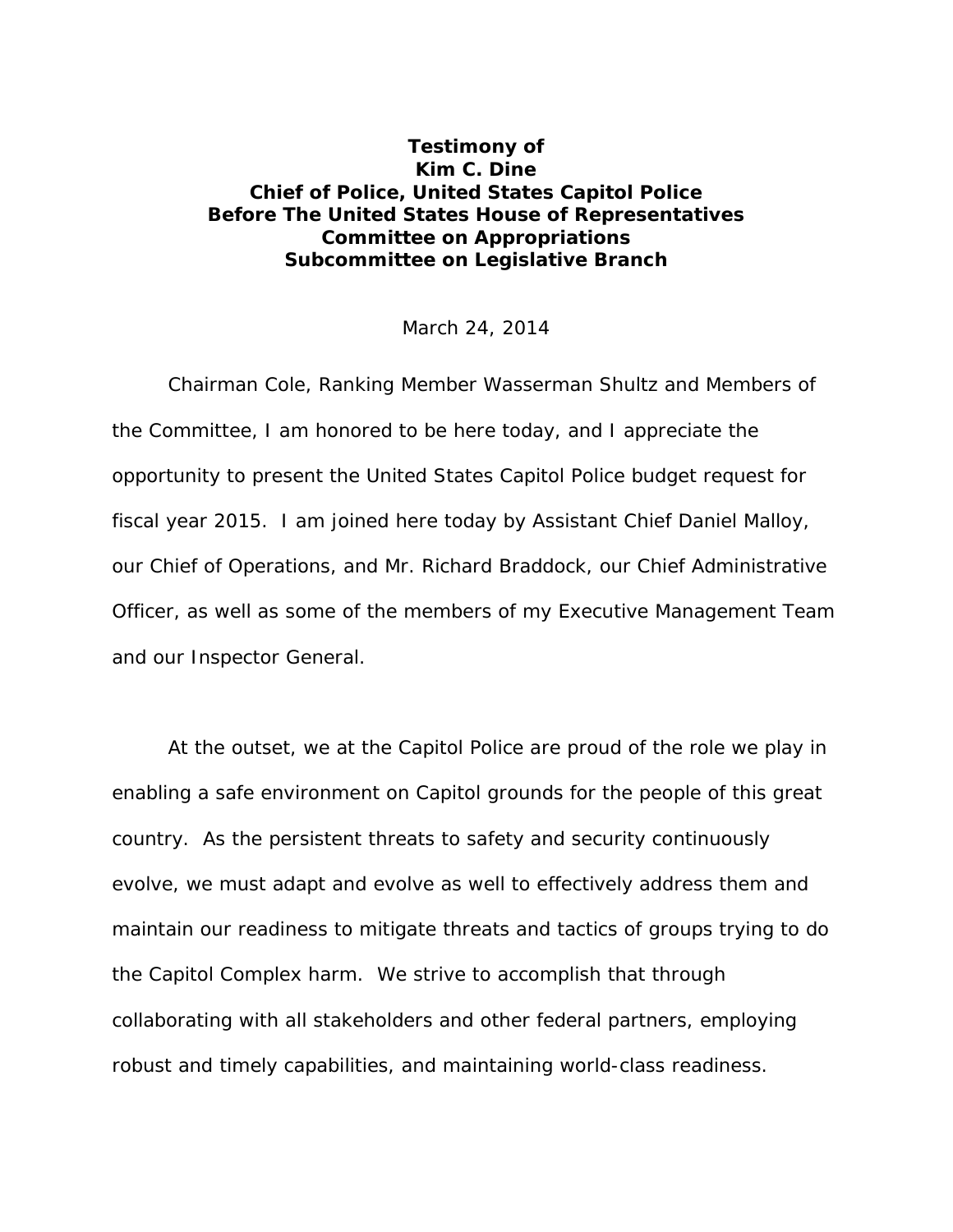I have the distinct honor of leading this great organization that is made up of extraordinarily professional and capable women and men, who are dedicated to their work. I also have come to appreciate the interests of the Congress, and especially this Committee, in the continued safety and security of the legislative process. My management team and I are very proud of the close partnership that has evolved between us to make this possible. Your confidence in us, and the support you have provided to the Capitol Police over the years, has indeed been a remarkable contributor to our success in achieving our mission. You and your staffs have taken the time to work closely with the Department's leadership team and have shown a keen awareness of the complexity of our mission and the challenges we face.

I consider the United States Capitol Police to be America's Police Department: a premier federal law enforcement agency that works to ensure that the legislative process of our government can function without disruption or lapses in security or safety. Our mission is to protect the facilities we all work in and around; to protect you and your fellow Members, your staff, the Capitol Hill community and the millions of visitors who come here to be a part of the democratic process on a regular basis. We practice the best in American policing, represent the country we serve, and protect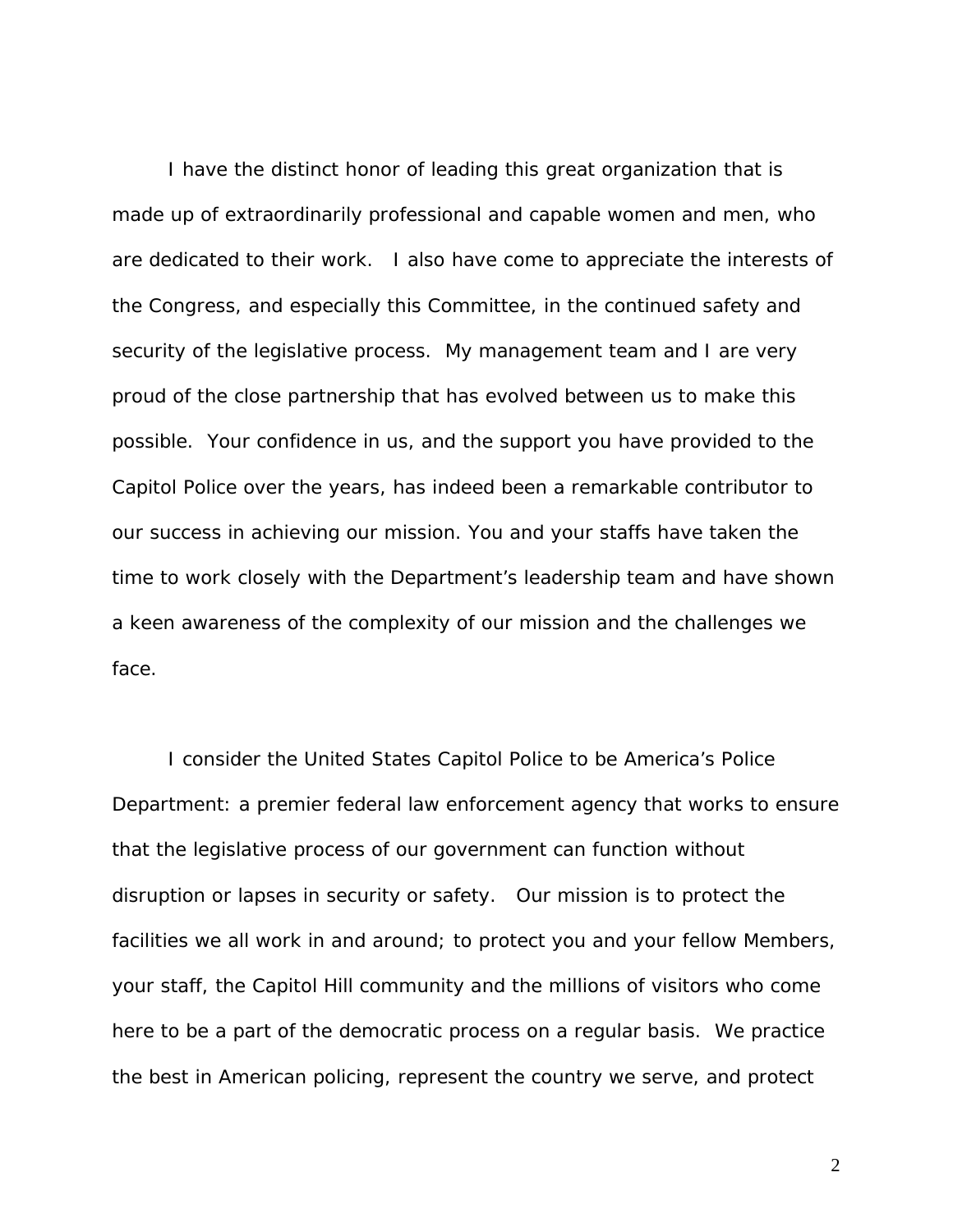the Democratic process. We consider all of the people and facilities we protect and the legislative business that we secure as one community that we serve. Although we are professionals dedicated to public service and public safety, the employees of the Department gain strength and encouragement from your recognition of our accomplishments.

Before I begin the specifics of my fiscal year 2015 budget request I would like to express again our appreciation to the Committee and the Congress for providing the essential salaries and general expenses funding for FY 2014 to support our personnel and operations, which has ensured a high-level of capability and mission readiness. In fiscal year 2013, the Department realigned resources to meet the mission under reduced funding without compromising safety and security, which was accomplished with the oversight the Capitol Police Board. We reduced a number of manned access points to the Capitol, thus reducing the total manpower needs and resulting overtime costs. We also delayed expenditures for many of the General Expenses related to training, lifecycle replacement, equipment and technology upgrades to maintain our operations within our funding limits. I assure the Committee that my team understands the need to maintain a balance between security and facilitation of Congress, and as such, we continue to look at our use of personnel and resources to meet the mission in an efficient manner.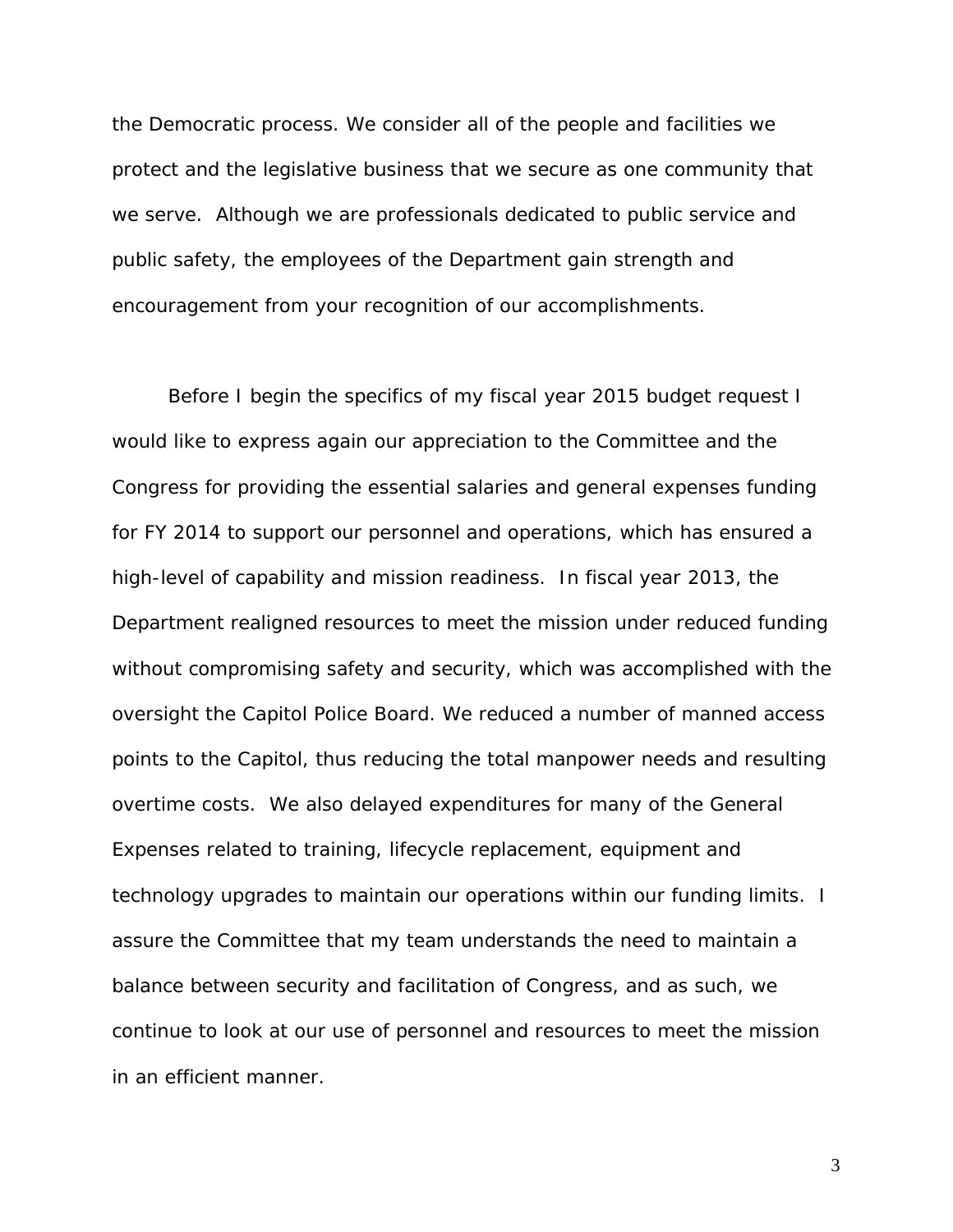My management team and I are aware that the fiscal situation in the Federal government requires that we manage ourselves and plan for our future responsibly and accurately. Having worked a large portion of my 38 year law enforcement career in local government, I can tell you that I have a first-hand understanding of the hardships faced by all levels of government and by average citizens in communities across the country. Therefore, I believe it is our responsibility to submit a budget request that is accurate, reasonable, responsible, and based on critical requirements necessary to mitigate and address both identified and emerging threats and risks. Our fiscal year 2015 budget request focuses on those critical mission requirements necessary for the Department to address the security of the Congress, so that it may conduct its Constitutional responsibilities in an open and safe manner without disruption from crime or terrorism.

Our mission-focused request is grounded in the framework of our Strategic Plan. To achieve our mission as a premier law enforcement organization, the Department continues to reinforce a culture that supports effective planning, communication, accountability and employee empowerment. We are developing the internal framework to employ smart policing; by taking a results-oriented, data-driven approach that effectively meets current and future threats and challenges. We will continue to deliver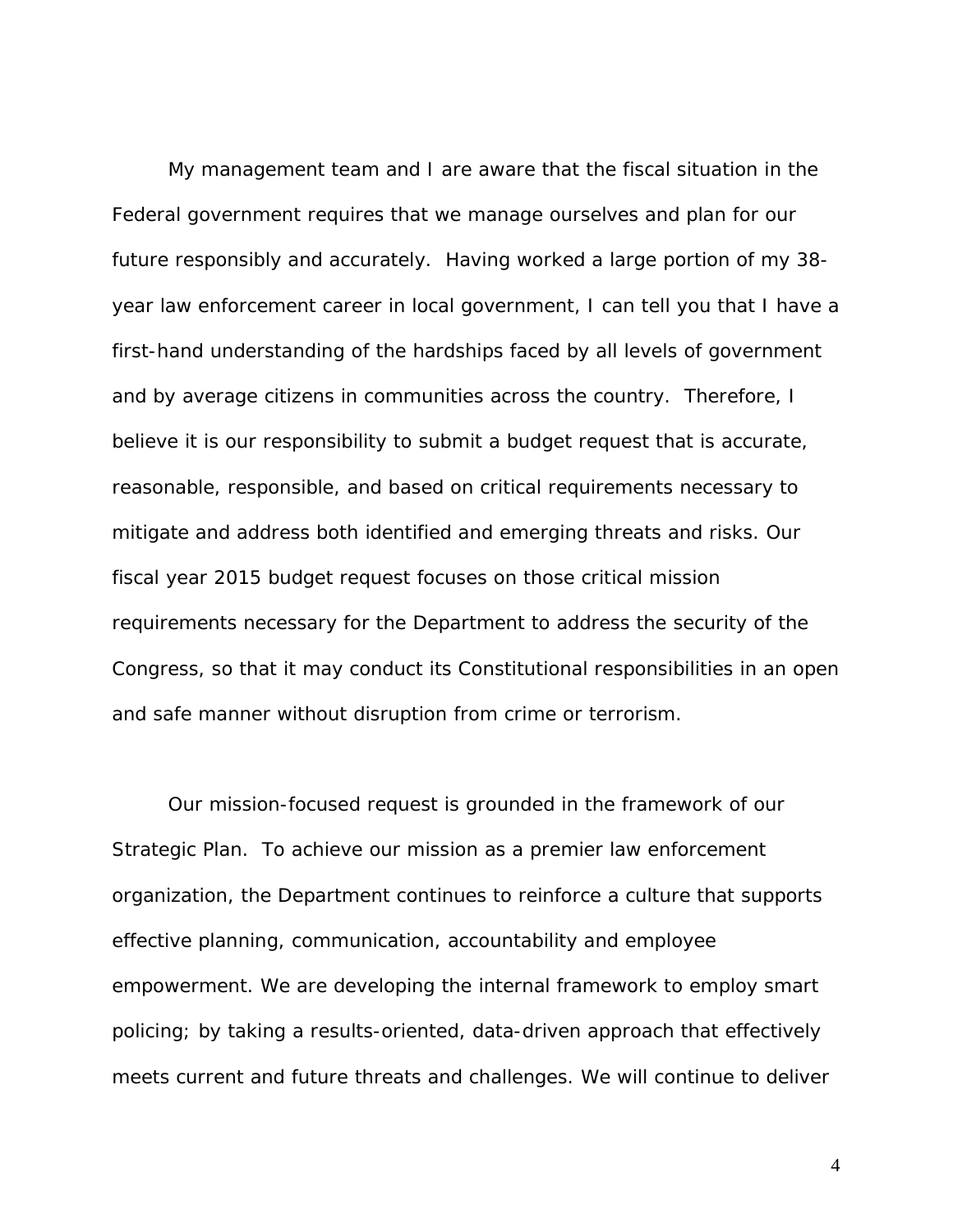safety and security by deploying effective law enforcement services through collaboration, adaptability and innovation. We will strive for organizational excellence to maximize efficiency and effectiveness through best practices, while promoting accountability through employee engagement and a positive work environment. We believe that our people are the key to our continued strength and success; and we want to focus on the future, keeping our employees at the top of their game.

One project that I know you have provided a great deal of support for is our Radio Modernization Project. I am pleased that our new state of the art radio system is operational, as it allows our officers to have reliable situational awareness and the ability to communicate effectively, which keeps all of us safe in the process. The planning, building, and implementation of this system has eliminated considerable risk in our future capability to communicate and to direct mission-critical activities. Because the ability to communicate is critical to life and safety of our officers, we took the necessary time to design, procure, install and test the new radio system. We appreciate the patience of the Congress during this journey. I also want to express my gratitude to our partners in this endeavor; the Capitol Police Board, the Architect of the Capitol and NAVAIR. Not only were we able to complete the project within the planned scope, and within the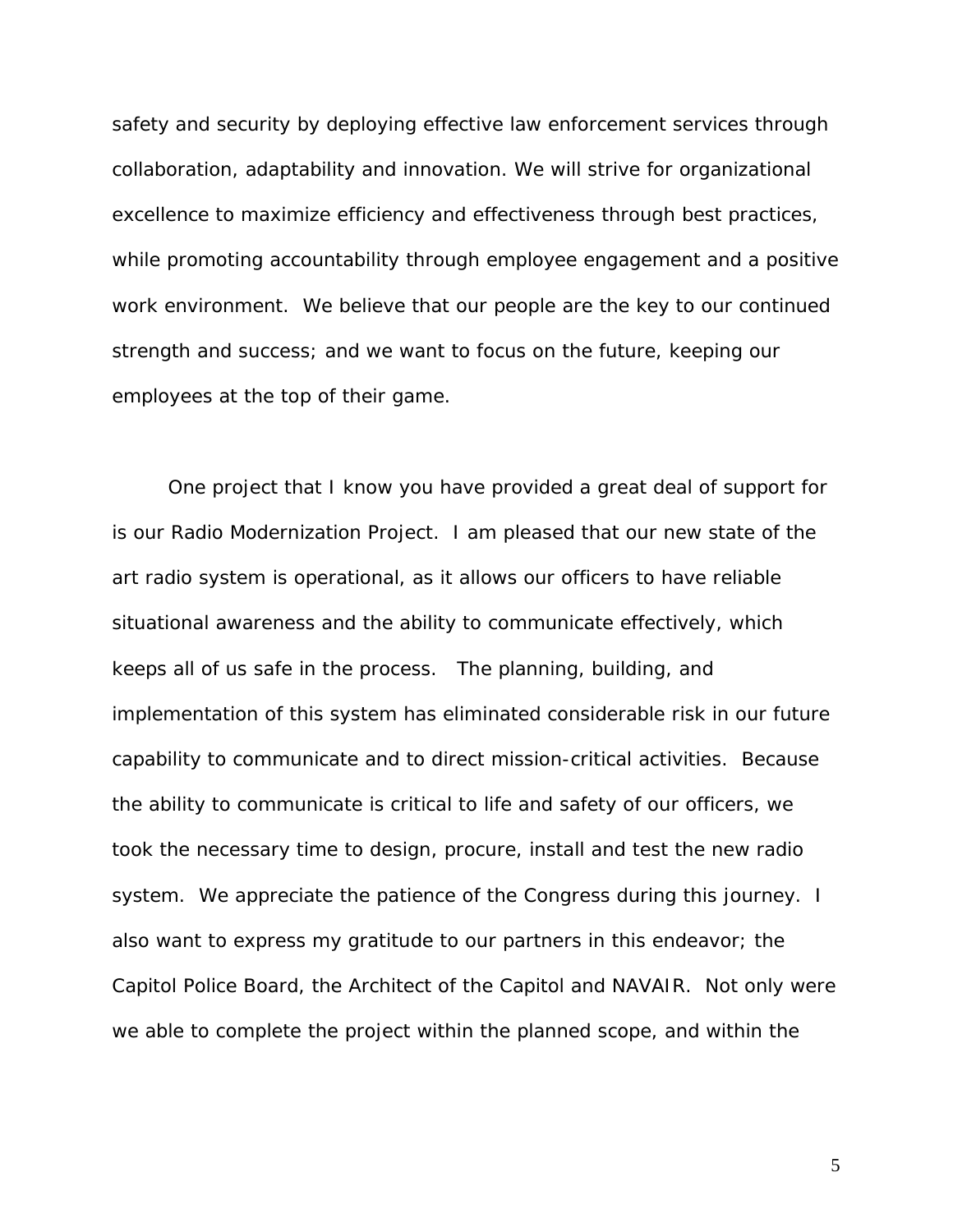funding you provided – but we found efficiencies that allowed us to include the O'Neill Building in the project.

At this time, I would like to offer the Committee an overarching summary of our fiscal year 2015 request. I will follow this summary with a discussion of specific budget items of particular significance to you and the Department.

The Department's fiscal year 2015 request totals nearly \$356 million and represents an overall increase of 5 percent, or \$17 million over the FY 2014 enacted funding level of \$338 million.

As with other law enforcement agencies, personnel salaries and overtime represent the majority of our budget each year. After all, we are a service organization, and we need the dedicated and trained professionals to provide that service.

The Department's fiscal year 2015 personnel request reflects our continuous efforts at all levels of management to effectively and prudently manage our existing resources to achieve the best possible balance of staff versus overtime to meet mission requirements. We are constantly analyzing our workforce to align job functions, assignments, workload, risk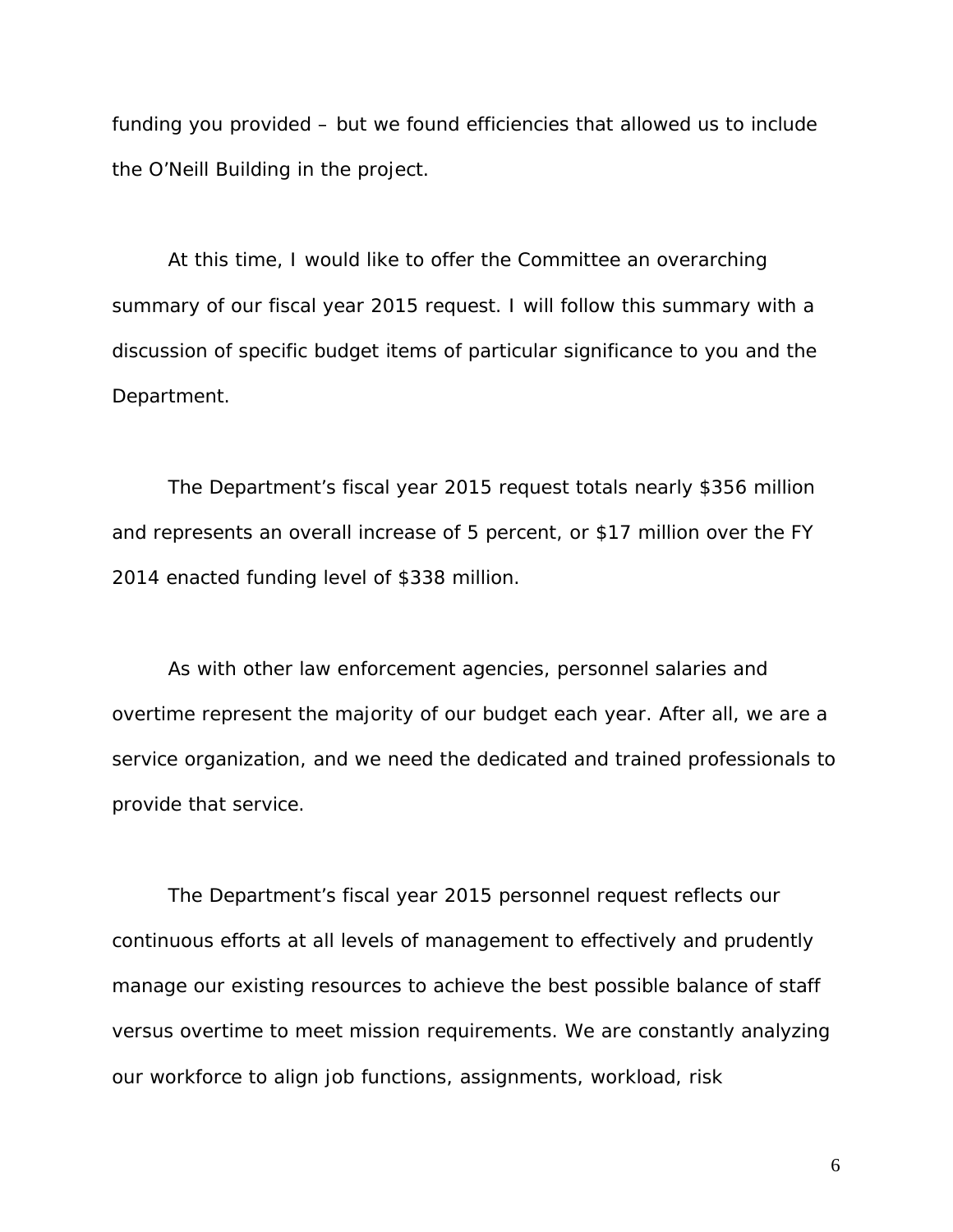management, and organizational readiness along with the ever-changing threat assessments and mandatory mission requirements of a dynamic Congressional community.

In light of the fiscal constraints of the Department and the entire Federal government, our fiscal year 2015 request again includes funding for only 1,775 of our 1,800 sworn authorized positions and 370 of our authorized 443 civilian positions. These are the staffing levels funded during fiscal year 2014. While the staffing levels remain static in the 2015 request, the funding request represents an overall increase of approximately 4 percent over the FY 2014 enacted level. This increase is necessary to addresses the natural cost of living and within grade salary increases incurred by the Department.

As you are aware, the Department's current sworn staffing levels do not entirely provide the necessary resources to meet all our mission requirements within the established sworn officer utility or the number of work-hours in a year that each officer is available to perform work. This "utility" number is used to determine overall staffing requirements, and balances the utility of available staff with annual salary and overtime funding along with known mission requirements such as post coverage, projected unscheduled events such as demonstrations, late sessions, holiday concerts,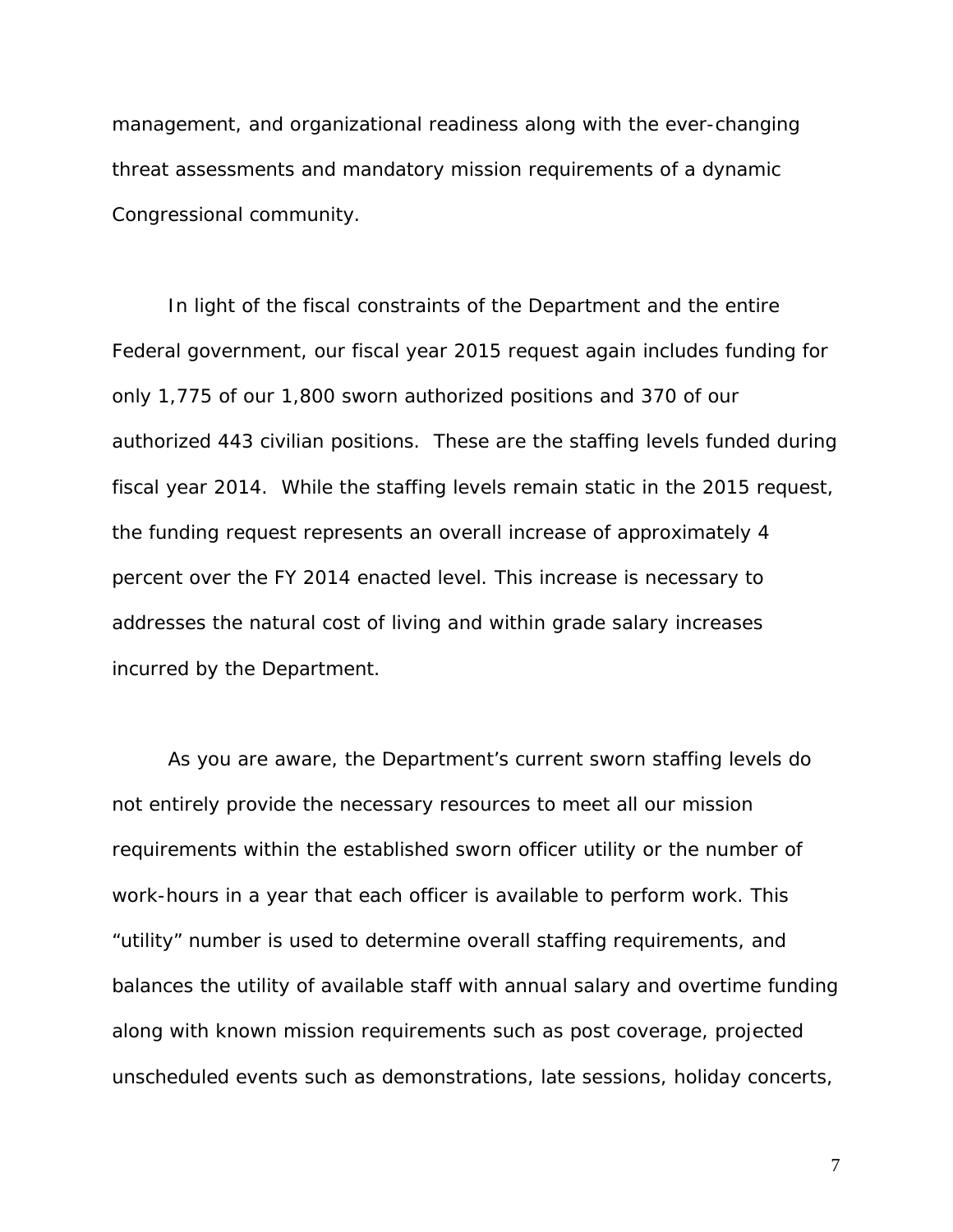et cetera, and unfunded requirements that occur after the budget is enacted, such as unforeseen critical emergency situations. Because of the need to fill the mission requirement gap through overtime, the Department has struggled to pull our sworn personnel offline to conduct training. In order to achieve mandatory training, we must utilize overtime to ensure that the officers may be offline for training, while meeting our daily mission requirements. There are flexibilities in other law enforcement agencies in offsetting or deferring daily requirements to allow for training that our unique mission does not afford and we are grateful that you have provided us the means to conduct this training in fiscal year 2014.

Thus, mission requirements in excess of available personnel must be addressed through the identification of efficiencies such as post realignment and/or reductions, technology, and cutbacks within the utility. Where necessary, we meet this requirement through the use of overtime. The Department is currently implementing an action plan that is simultaneously evaluating our staffing processes to find more efficiency through information-based management, while developing training and guidance for supervisors on methods for reducing overtime. At the same time, we are considering enhancements to a number of policies and procedures that have an indirect impact on overtime needs. At the requested funded staffing levels, the Department's fiscal year 2015 overtime projection is \$23.45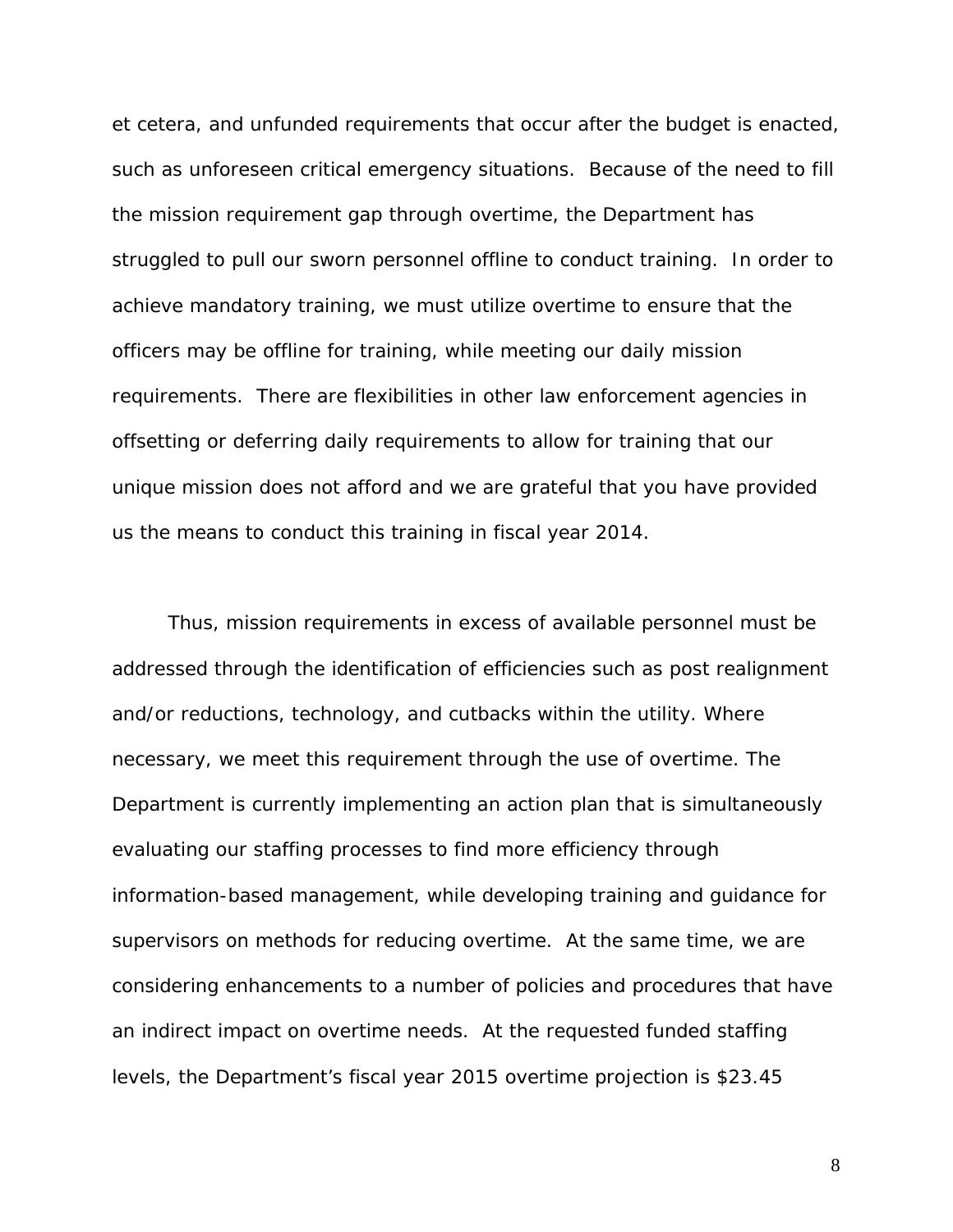million, which is just over a half a million dollars more than our overtime allocation for fiscal year 2014. This amount will cover base mission requirements, support of non-reimbursable events at the Library of Congress and an offset to allow for appropriate security staffing so that sworn employees can be backfilled while they attend necessary and mandatory training.

The second area I want to cover in some detail is our requested general expenses budget, which includes protective travel; hiring, outfitting, and training of new sworn personnel; supplies and equipment; management systems; and other non-personnel needs. We are requesting \$64 million for general expenses, which is an increase of nearly \$5 million over the fiscal year 2014 enacted level. No new initiatives or program increases are included in this request. The increase results from normal increases in costs and restoring annual levels reduced in previous fiscal years to meet immediate needs. The amount of the general expense request is slightly lower from last year's request and we will continue to identify areas that we can target for further efficiency or elimination.

With your support, the Department continues to successfully perform our operational mission and has achieved several key accomplishments over the last year, some of which have resulted in greater efficiencies for the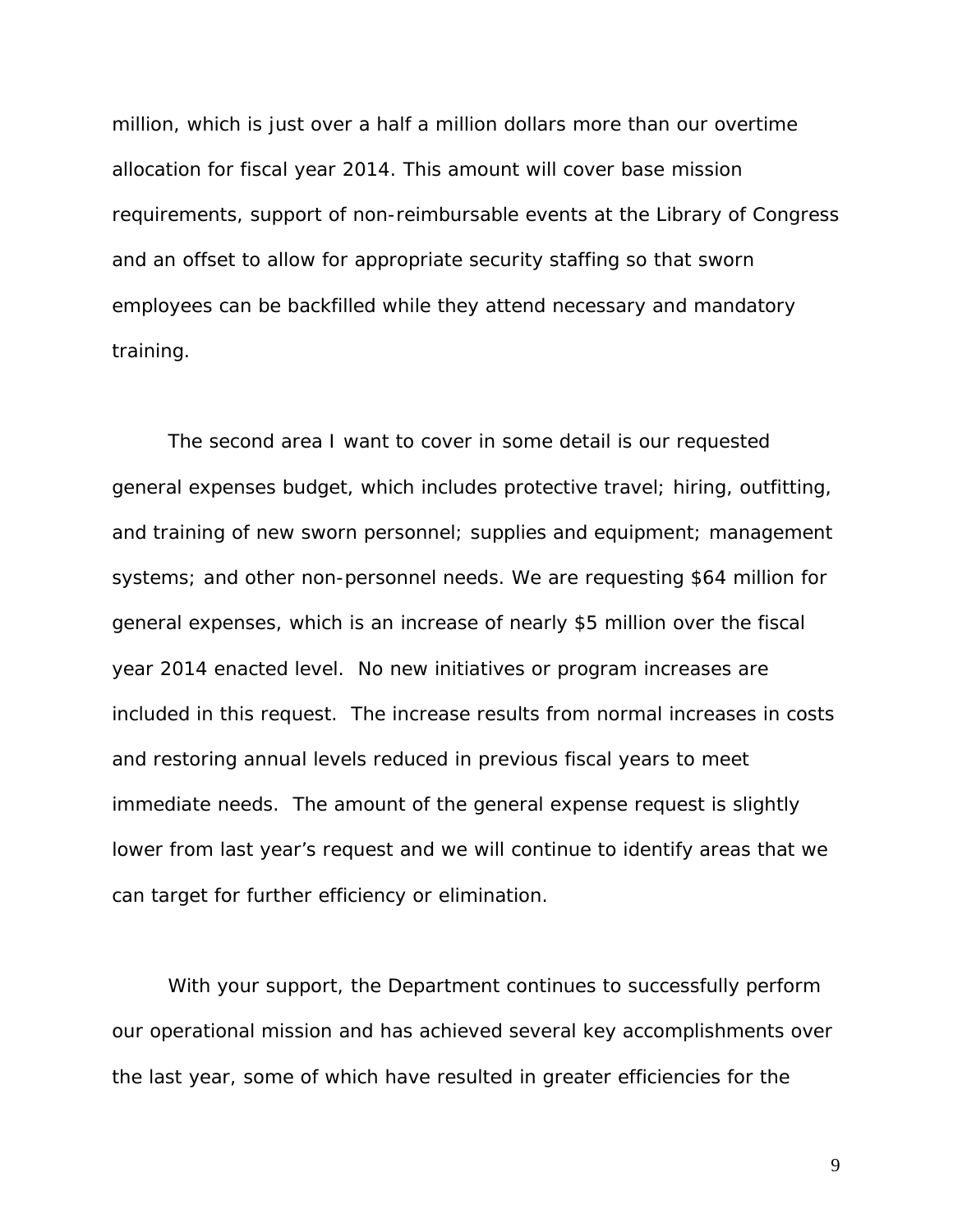Department, which include addressing several administrative challenges and improving corresponding business practices.

Our officers provide a safe environment for the facilities of Capitol Hill. For the U.S. Capitol Building alone, we provided a secure and open environment for well over 1.5 million square feet, over 600 rooms, approximately 850 doorways and miles of corridors; which speaks to the vast magnitude of our mission and how our ability to remain agile and prepared to respond is key to the accomplishment of our mission. In fiscal year 2013 the Department performed over 9.8 million screenings of people entering Congressional buildings (including over 1.6 million visitors to the Capitol Visitor Center). Outside the buildings we kept the Capitol grounds safe by conducting more than 150,000 K-9 vehicle sweeps and over 27,000 offsite vehicle inspections.

The Department continues to implement uniform procedures to effectively measure and justify U.S. Capitol Police planning, program, and resource requirements through a comprehensive, standardized, and repeatable management process, which we call the "Force Development Business Process." It provides for a transparent decision-making process, including reviews and approvals by an Investment Review Board made up of key agency management, and provides a structure that is results-driven and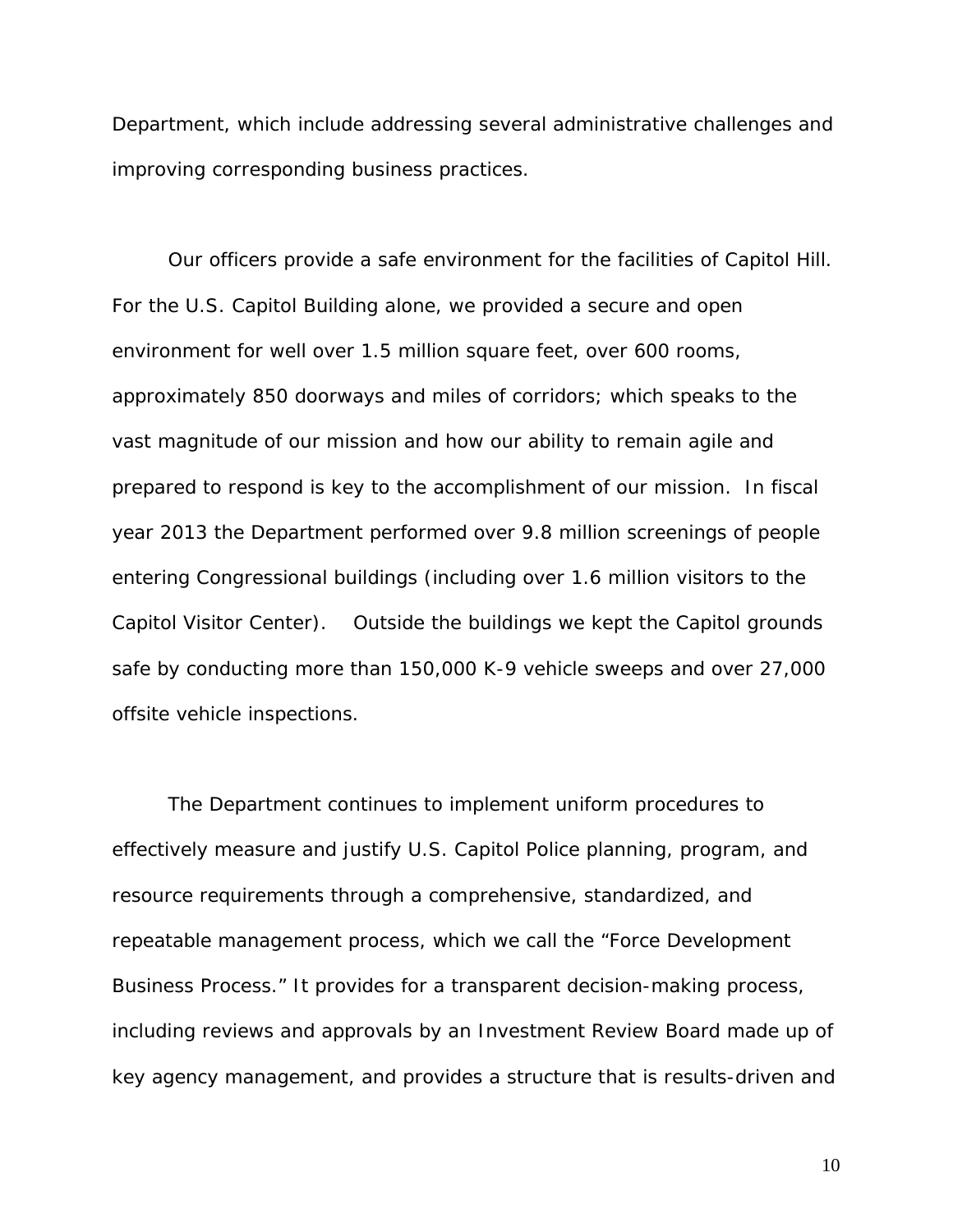based on meeting operational needs. In addition, in order to ensure the accuracy of our budget request, our fiscal year 2015 budget went through multiple layers of review and validation, and is traceable to supporting documentation for each budget element.

Further, we continue our work to close audit recommendations and to address our material weaknesses from prior audits by working closely with our Inspector General and the Government Accountability Office to address identified issues and by providing the evidence necessary to close findings. In particular, I am pleased to report that the Department received a third consecutive unqualified "clean" opinion on our financial statements. Also thus far in fiscal year 2014, we have worked closely with the Office of Inspector General to close 18 recommendations and have completed actions that we believe could lead to closure of another eight recommendations. Further, we are working on the resolution of a number of other recommendations in order to achieve efficiency and effectiveness of our administrative programs. The long-term resolution of recommendations related to internal controls, business processes and material weaknesses remains of the highest importance to our management team.

Before I close my remarks, I want to talk a little bit about our future. The Department has evolved from a lone watchman in the early 1800's to a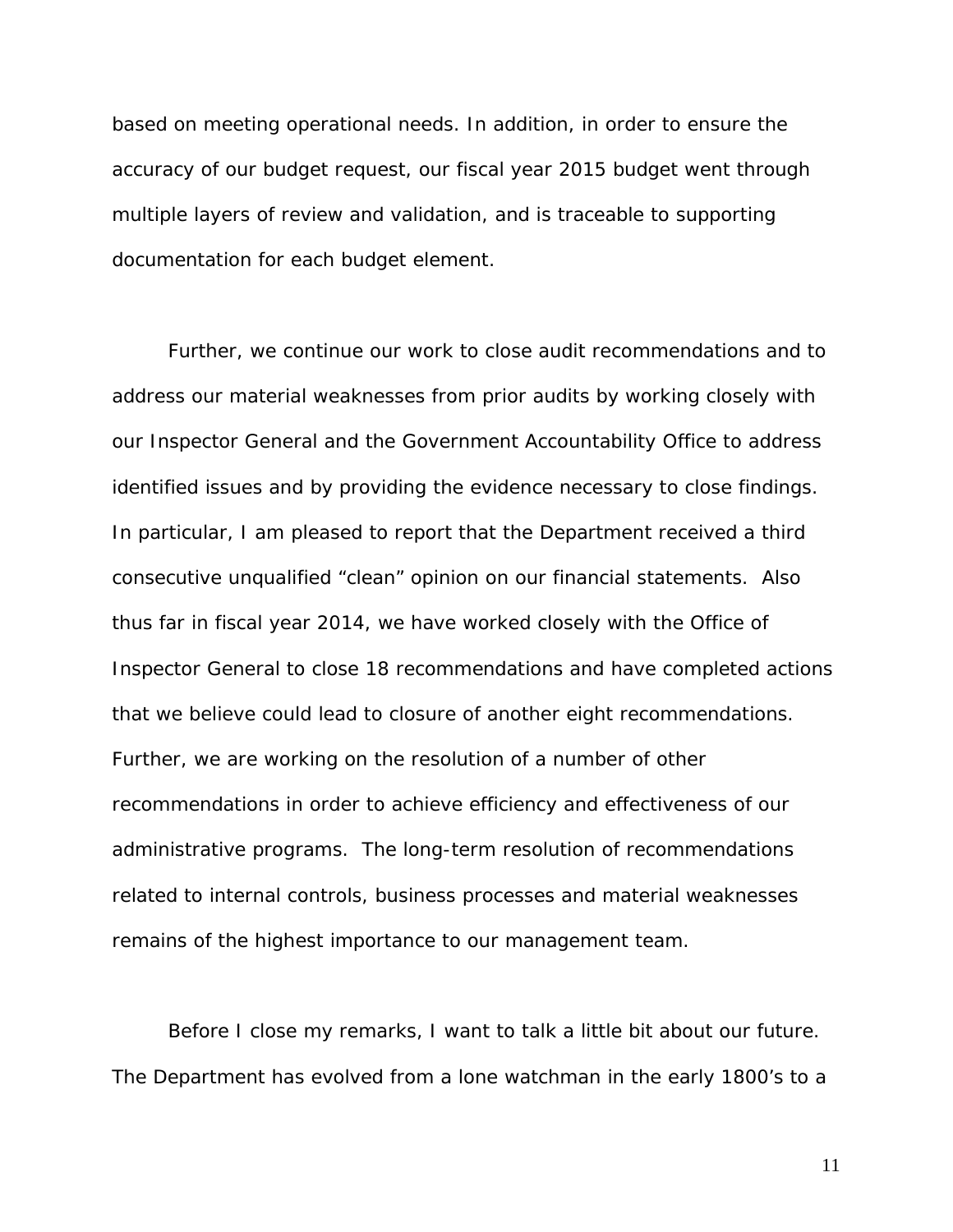professional and unique law enforcement and homeland security force. Over the past thirteen years, we have adopted new capabilities to address our fluid threat environment. These changes have led to an increase in personnel, tools, special skills and new levels of accountability. Over the past year, we have been in the midst of updating our Strategic Plan to ensure that our existing structures are sufficiently aligned and resourced to support our mission requirements into the future. While I gave you a high level summary earlier in my testimony, in the near future we will be unveiling our new Strategic Plan in its entirety.

As we look towards the future, we will be transforming and strengthening our culture to continue to meet 21st Century challenges with a focus on results. We will be engaging you and our other stakeholders more as we further develop this new plan of action. Some of our transformational priorities include improving our management and planning processes; improving communications; enhancing our future leadership capacity; establishing clear expectations and accountability for all personnel; and evolving the Department into an organization that learns from our experience and shares knowledge within our workforce. These will be the foundations upon which we will build a nimble, data-driven, communityfocused law enforcement agency for the future.